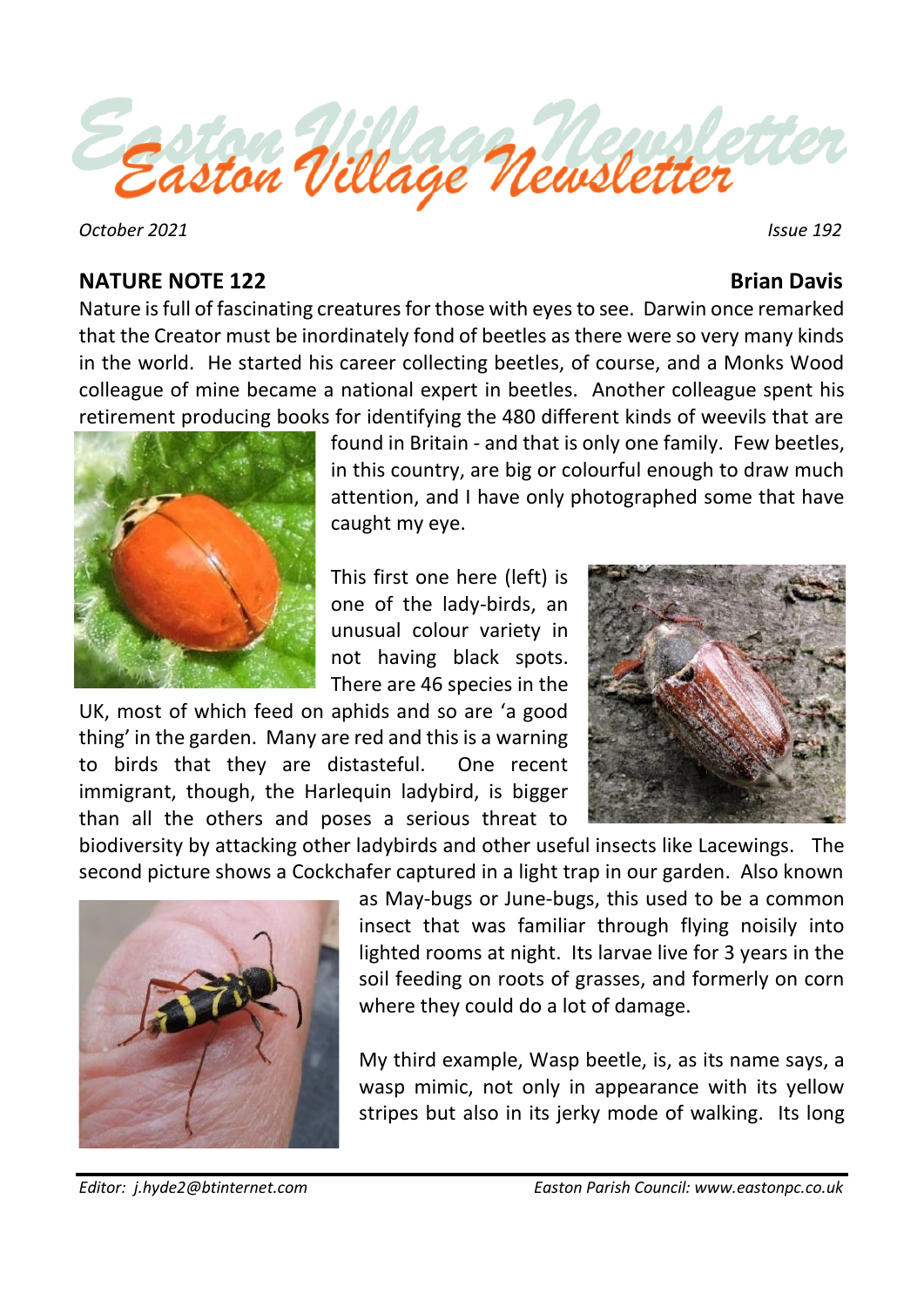antennae show that it is a member of the longhorn family of beetles, whose larvae live in dead and decaying wood. They are quite harmless, of course, as they don't have a sting. The fourth picture is of a Tiger beetle. This is a predator with powerful mandibles that could give you a nip - if you could ever catch one in hand. However, they not only run very fast along the ground but frequently make short flights. These are mostly associated with sandy soils and woodlands so are uncommon in Huntingdonshire.



## **HARVEST FESTIVAL**

Thank you to everyone who so generously donated produce and store-cupboard items to the Manor Cheshire Home in Brampton on Sunday 12<sup>th</sup> September. There was a wonderful array of fruit and vegetables and the Home was enormously grateful for our continuing support. A big thank you, too, to all who helped to decorate the Church or contributed to the Service in any way, including Phil, who kindly played the keyboard, and the readers; also, those who provided refreshments afterwards and all who helped with packing up the boxes of produce.

## **EASTON VILLAGE QUIZ**



Now in its 23<sup>rd</sup> year, this will take place on Saturday, 23<sup>rd</sup> October 2021 at St. Peter's Church. Doors open at 7.00 p.m. for a sharp start at 7.30 p.m. Tickets £7.00 per adult; £3.00 school age children. Fish and Chip supper available at extra cost. Tickets on sale soon!

## **[THE EA](https://freepngimg.com/png/88452-standing-human-business-question-mark-behavior)STON A14 JUNCTION Mike Baker**

I attended the follow-up meeting with the Highways Agency along with other Parish Council Chairmen on the Brampton to Thrapston section. As far as the Easton junction is concerned, the Highways Agency have agreed to:

- (i) Cut back vegetation to improve sight lines;
- (ii) White line the central reservation to give priority to those leaving Easton to join the Eastbound carriageway so that those coming from Spaldwick turning right into Easton will have to wait. Additionally, they may resurface the whole of the central reservation.

Whilst they continue to say that they cannot afford to provide deceleration or acceleration lanes on the Westbound carriageway, there is a CONSULTATION going on at present and our Parish Council's submission is included here: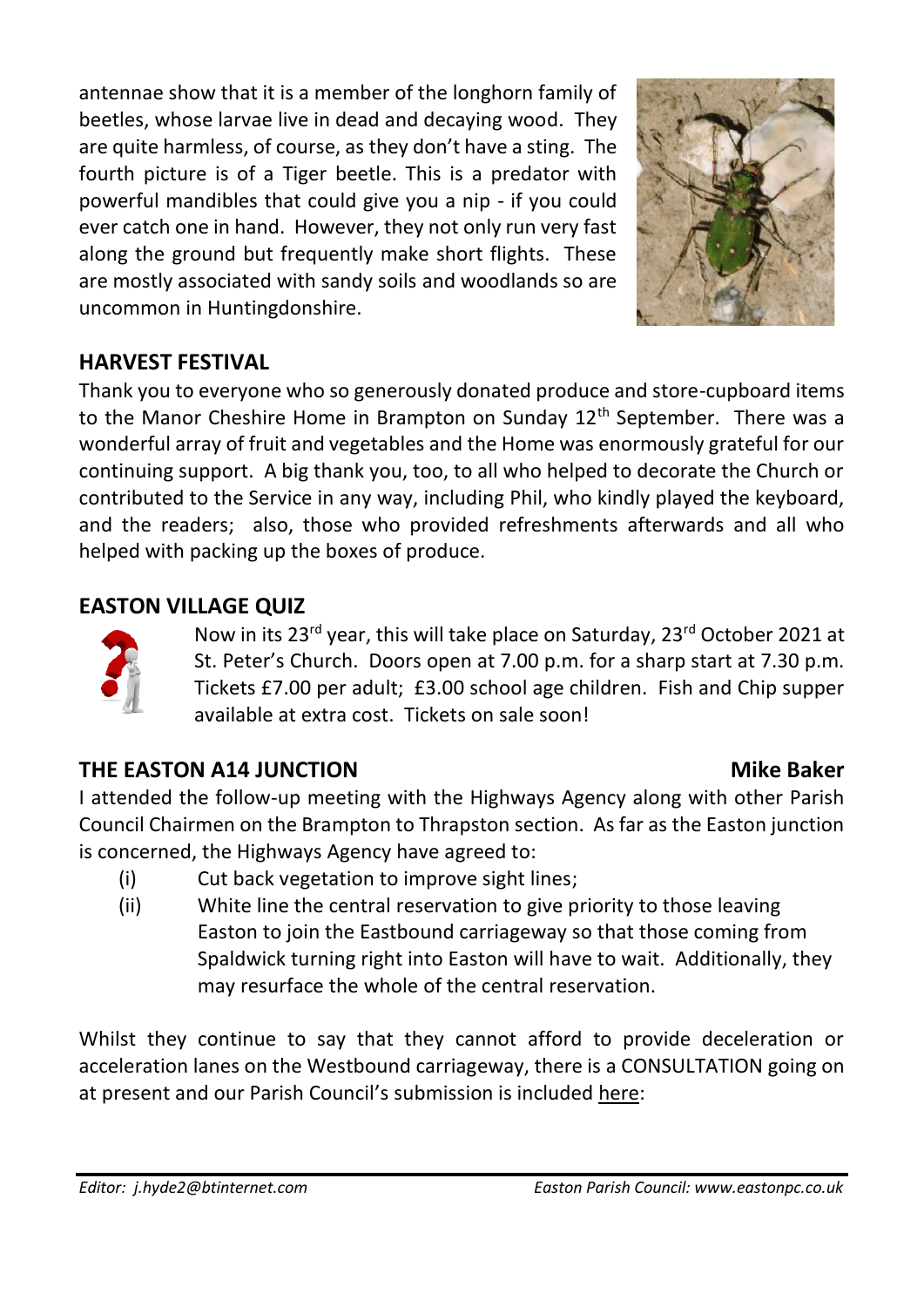### [https://routestrategies.highwaysengland.co.uk](https://routestrategies.highwaysengland.co.uk/)

*Easton Parish Council ask for the provision of a GRADE SEPARATED junction. At present, leaving the A14 on the west bound carriageway is extremely dangerous. Drivers have to slow to about 25mph to negotiate the sharp lefthand bend and HGVs following don't expect drivers to slow down so much; the skid marks on the road evidence the emergency braking done by some HGVs. Tailgating is both intimidating and dangerous. A deceleration lane on the west bound carriageway is an ABSOLUTE PRIORITY* 

ANY OTHER RESIDENT can also write in. The consultation finishes on 30th November 2021. Submissions are limited to 500 characters so the Parish Council had to stick to the main points but people can make other suggestions like service roads to Spaldwick or Ellington or you could make play with the fact that the Easton junction is the first one with a deceleration lane that an HGV driver will come to after leaving Felixstowe.

The Parish Council would urge you to write.

## **EASTON WILDLIFE** Steve Thomason



*Editor: j.hyde2@btinternet.com Easton Parish Council: www.eastonpc.co.uk*